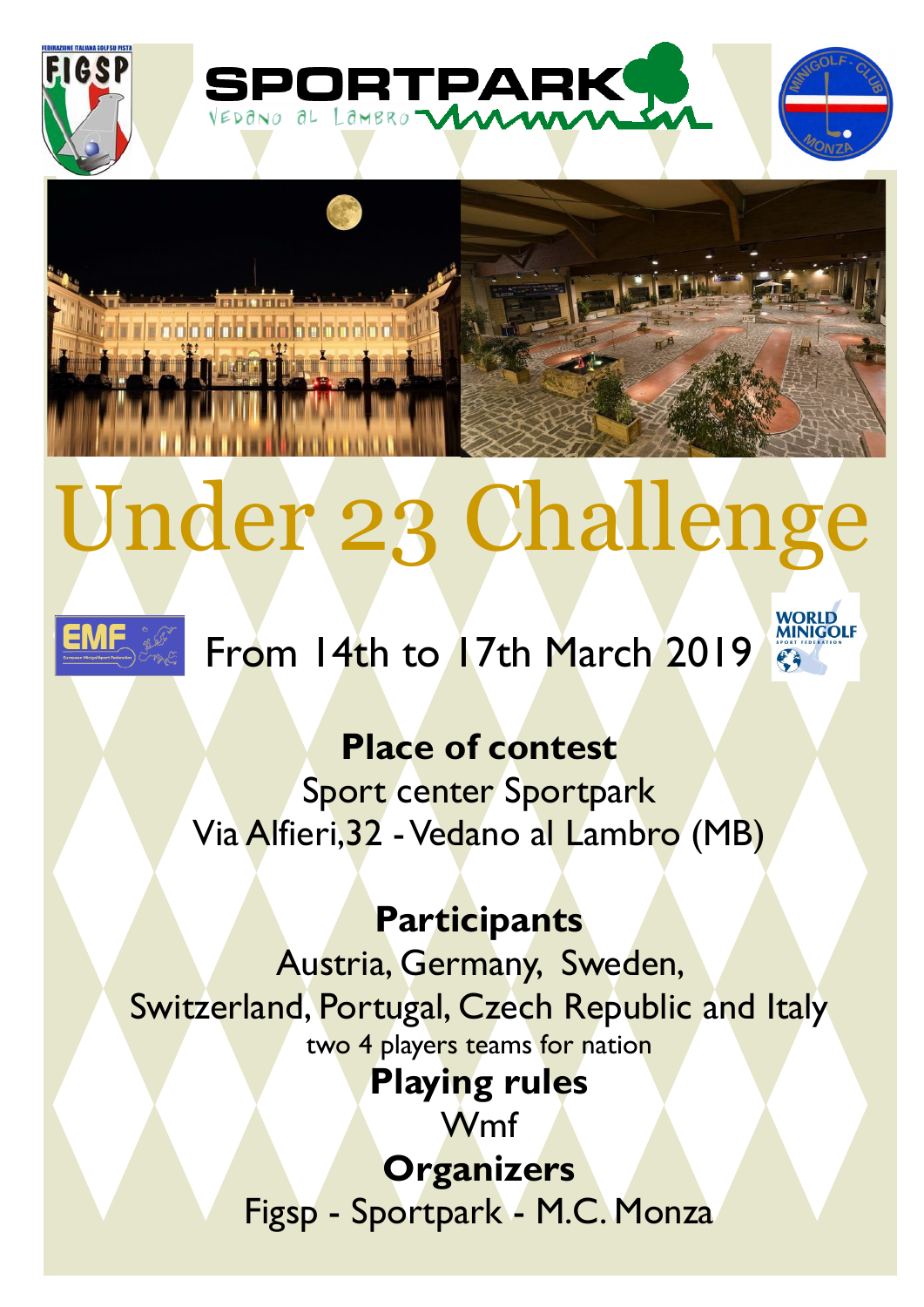| Program of contest                                                                                                                                                                                           |            |                                              |
|--------------------------------------------------------------------------------------------------------------------------------------------------------------------------------------------------------------|------------|----------------------------------------------|
| 1. training day                                                                                                                                                                                              | 14.03.2019 | From $8.30$ am to $6.00$ pm                  |
| Opening ceremony /players party                                                                                                                                                                              | 14.03.2019 | From $8.00 \text{ pm}$ to $11.00 \text{ pm}$ |
| 2. training day                                                                                                                                                                                              | 15.03.2019 | From $8.30$ pm to $6.00$ pm                  |
| Team pictures                                                                                                                                                                                                | 15.03.2019 | At 4.00 pm                                   |
| 1. tournament day                                                                                                                                                                                            | 16.03.2019 | From $8.00$ am to $6.00$ pm                  |
| 2. tournament day                                                                                                                                                                                            | 17.03.2019 | From $8.00$ am to $1.00$ pm                  |
| <b>Prizegiving cerimony</b>                                                                                                                                                                                  | 17.03.2019 | From $1.00$ pm to $1.30$ pm                  |
| <b>Location of contest</b>                                                                                                                                                                                   |            |                                              |
| <b>COMO</b><br><b>VARESE</b><br><b>MALPENSA</b><br><b>BERGAMO</b><br><b>MINIGOLF</b><br><b>ORIO AL</b><br><b>VEDANO</b><br><b>SERIO</b><br><b>AL LAMBRO</b><br><b>MONZA</b><br><b>MILANO</b><br><b>INATE</b> |            |                                              |

### Web site

Sport center: **www. Sportparkonline.com** Fb/Instagram:**Centro Sportivo Sportark** FIGSP: **www.figsp.it**

## Accomodation

HOTEL B&B Via Lario 19, 20900 MONZA (MB) - www.hotelre.it tel. +39 039 32 58 25 - Fax +39 039 23 04 726 e-mail: [mi.monza@hotelbb.com](mailto:mi.monza@hotelbb.com) Single room: 42,00  $\in$  Double room: 47,00  $\in$  Triple room: 61,00  $\in$  (all the accomodation are with breakfast included). Plus  $2 \epsilon$  for each person for day - city tax.

## **Participants**

Members of world minigolf sport federation

(Austria, Germany, Sweden, Switzerland, Portugal, Czech Republic, Italy, and possibly others)

Teams per nation, 4 players for each team

Vintage 1996 and eventual vintage 1990 with no participants on EM/WM<sup>\*</sup> in the last two years (2018/2017)

\*NC, EC or Cup tournaments are not a criterion \*For expantions the organizer is responsibility

## **Training**

The minigolf place is reserved only for the members of Under 23 challenge for official training and first tournament day from 8.30 am to 6.00 pm. On Sunday is reserved from 8.00 am to 2.00 pm.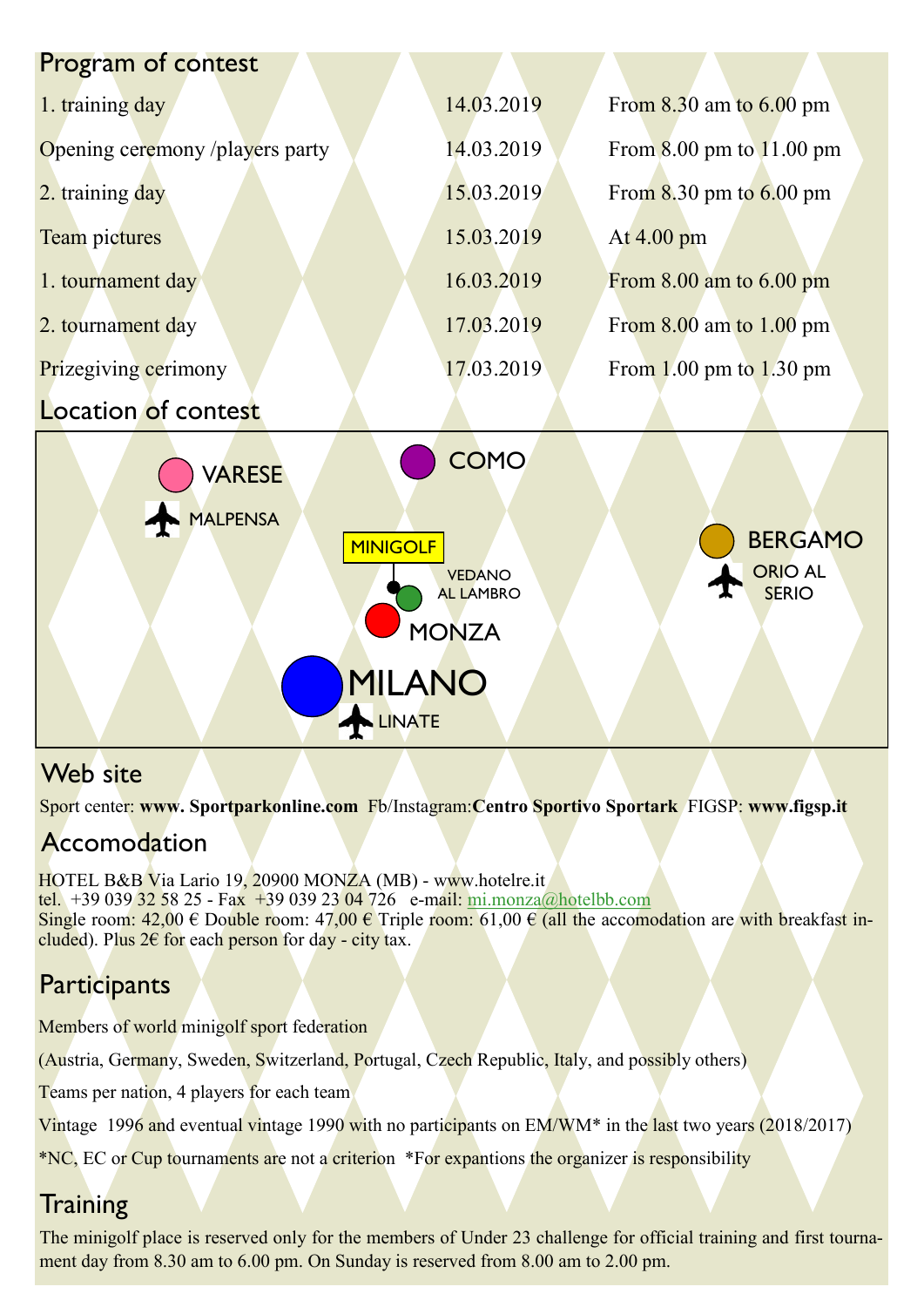#### Tournament

#### **Qualification day:**

**Saturday: Round Robin in two groups (5 teams for each group), playoffs: team vs. team with a total score of** won lanes. The best two teams for group will go to semifinals/finals (Sunday)

**Sunday:** The teams from the third to fiveth will play against the same position team of the other group to fix ranking 5th-6th, 7th-8th, 9th-10th.

Team A and B from every nation play in different qualified groups.

For the single tournament all rounds are good for ranking

#### Referee

All coaches are referee of this tournament; the head referee is from WMF staff or in second time from Italy. Rules from WMF Fairplay guide. The rules book will be available on the course.

#### Tournament fee

For days of training, days of tournament and opening cerimony every nation will pay 20,00  $\epsilon$  for each player and 10,00  $\epsilon$  for each coach

#### **Declaration**

**Final declaration on 16th January 2019 to: nazionali@figsp.it** (Alberto Pirovano, Paolo Porta)

#### **Prizegiving**

Cups and 5 medals to the first three teams and a gadget for all players and coaches. Pictures on the podium for the best three teams. Medals for the best five male players and three female players

#### Balls of the course

- 1 Switzerland 97, Walter Erlbruch rosa, Bel Ami, 083, 085, 087, BO 1, R Francesca Sexanta kx
- 2 Rav 053, 054, 055 kx, 613 kr/mr, 087/2
- 3 EMJ 92 Olomouc, sv 23, 884, Czech Team 95, Inifinite Water GL
- 4 Rabbit kr, Bof Brianza kr, 423 r, 513r, Bof Predazzo kr
- 5 Bof Monza 1985 kl/kx, Bof Piccini kl/kx, 836 mx
- 6 Rav  $251$  kl/kx Light  $8/10/13$  Caterchern 2 kx
- 7 086 roh, sv 39 roh, super 9 roh, Rav 089 kr,
- 8 Bof Monza 04 kl, sv Al Pirovano, sv Italy 98, 231 ml, Little Wenheim,
- 9 Heavy clicker, trasparent clicker, clicker
- 10 Sportpark dieci kr, mg Turbo 4 kr, Migo 60 fast kr, Nissan 09 kr
- 11 clicker, trasparent clicker
- 12 Piepen ML, R Vaduz kl, R Algund Camp. Italiani
- 13 Nissan 2011/13/15/18 kr, mg Turbo 2 roh, R Pascal roh, Nissan 08 kr, Rabbit kr, Teddy bear kr, 513 kr
- 14 Nissan 2017 white kl/kx, 085, Bof Sara Marchiani kx, sv 27, Hippo Green GL, Magic Cecio 95
- 15 413 kl, 313 kl, Cupmonster 2 kl, FFK Alberto Pirovano kl,
- 16 Trasparent clicker , clicker
- 17 R Piepen ML, R FFK violet, Bof Monza 1985 kl
- 18 Plasten, Mini, Nuss, Caddy M, Al Pirovano 04